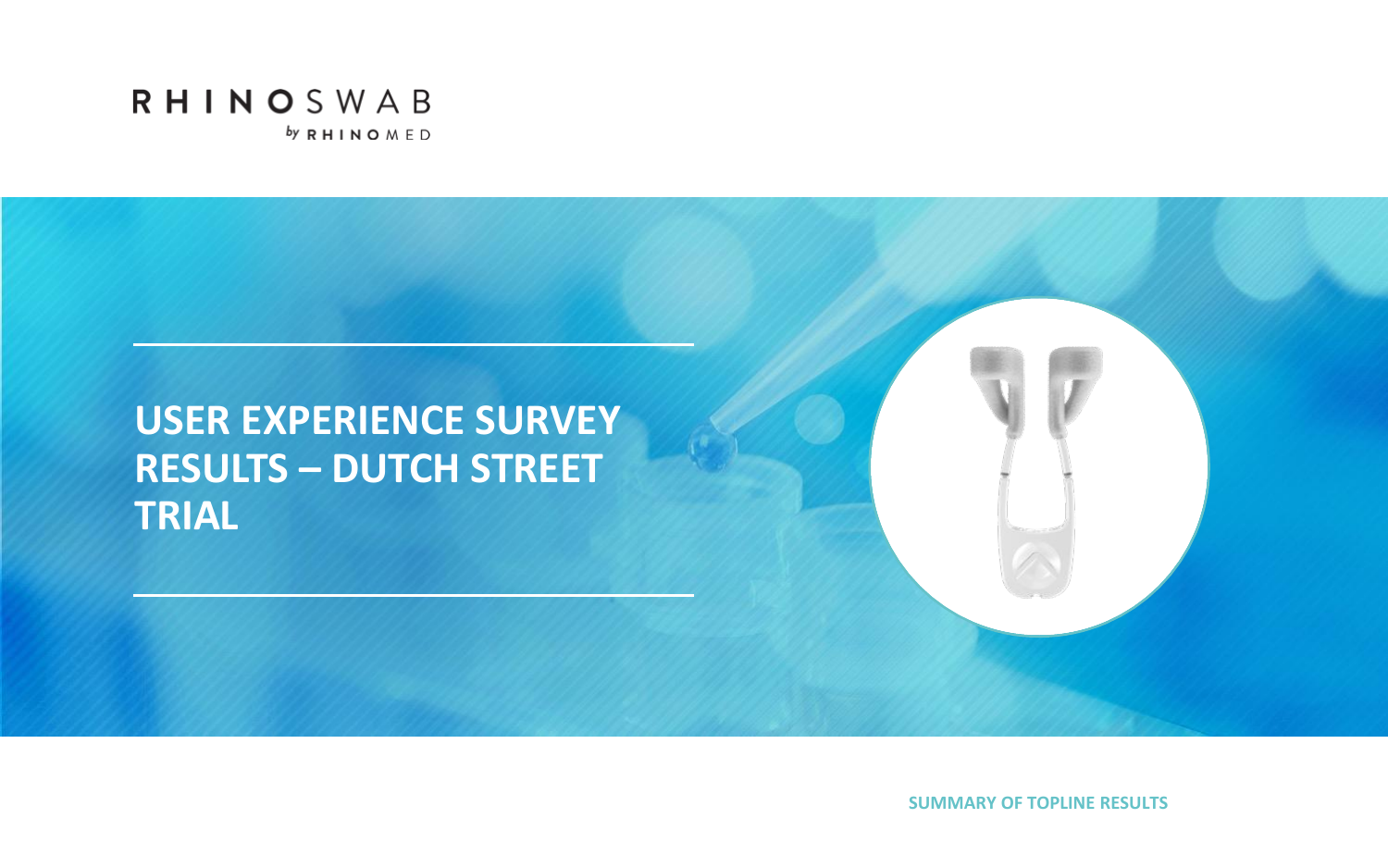

The Radboud University Medical Center (Radboudumc), is the teaching hospital affiliated with the Radboud University Nijmegen, in the city of Nijmegen in the eastern-central part of the Netherlands.

Under the supervision of Professor Andreas Voss Head of Microbiology at Canisius Wilhelmina Hospital (CWZ) and Dr Bert Mulder, physician and microbiologist at CWZ, a usability trial with Rhinoswab was conducted by Dr Tim Stobernack a Postdoctoral Researcher at Radboudumc.

With the support of the Municipal Health Authority (GGD Gelderland Zuid) the study was conducted at a street testing site.

People were invited to take part in the study after a NP swab sample had been taken by a healthcare worker.

374 people agreed to self tested with Rhinoswab and all samples were tested by rt-pcr.

Participants were also asked to take part in an online survey with 206 completed surveys achieved.





Radhoud university medical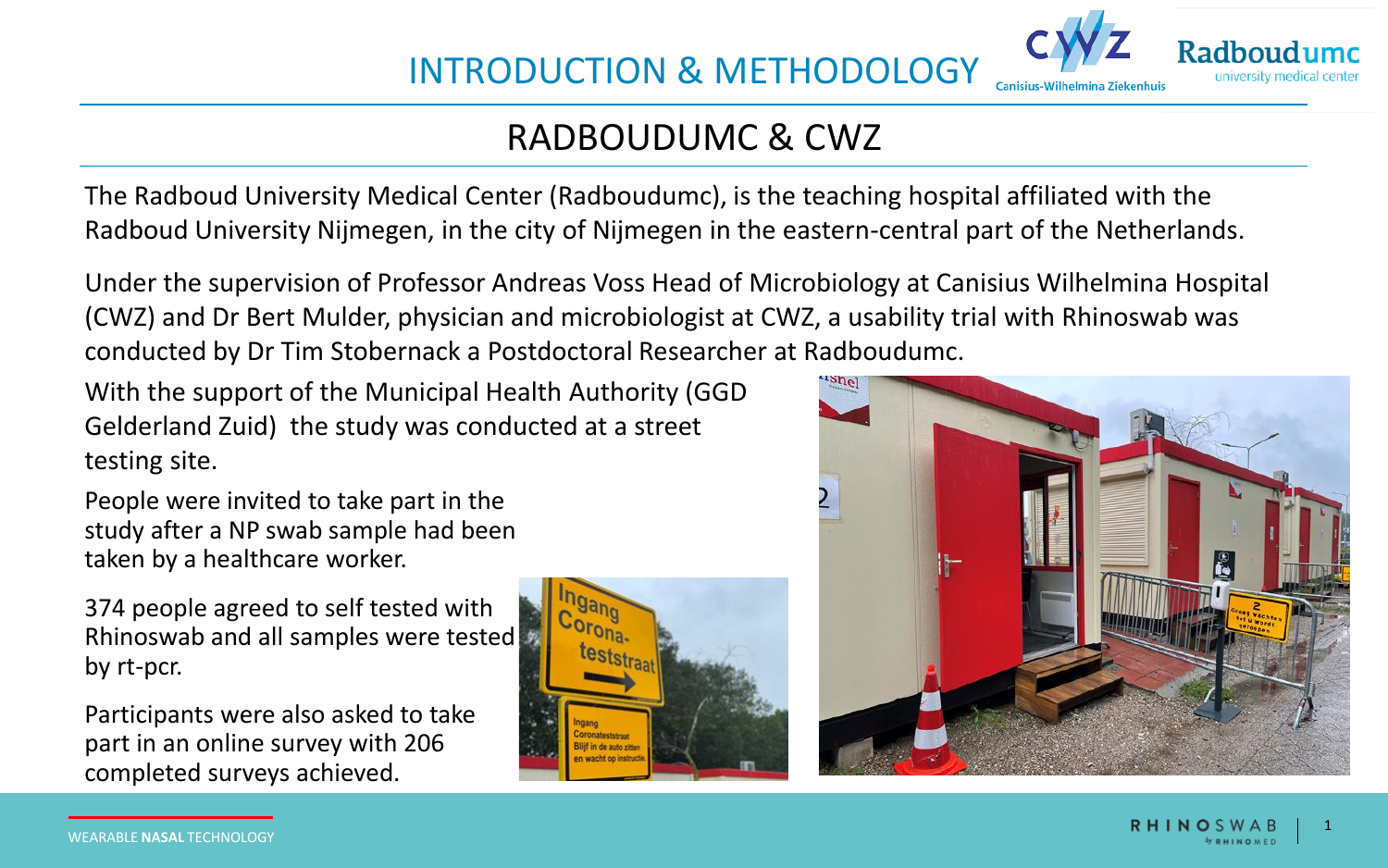## FEEDBACK FROM THE TRIAL SUPERVISOR

- *"The CTN swab, the current gold standard at the testing street, takes around 3 minutes. Two HCWs are required; one to check the patient ID and take care of labeling, scanning and further handling of the sample. The other HCW takes the actual sample and cleans the chair, table and any others surfaces.*
- *Especially in situations where the sample collection does not work smoothly (e.g. due to gagging, sneezing etc.), the three-minute scheduling is very tight and puts a lot of time pressure on the healthcare workers.*
- *With Rhinoswab, only one HCW is required to supervise the sample collection. The HCW does not have to touch the patient and can do the administration in the clean area while the patient is collecting the sample. This is much more efficient in terms of staff and personal protective equipment.*
- *What we did not test in this set-up was the possibility of several people being tested simultaneously under the supervision of one healthcare worker. If a testing facility is set up with multiple collection tables next to each other, with instruction for use on each table, I would estimate that a single healthcare worker can supervise up to 10 people at the same time. This could increase the testing efficiency dramatically."*



(Source: Interview with Dr Tim Stobernack)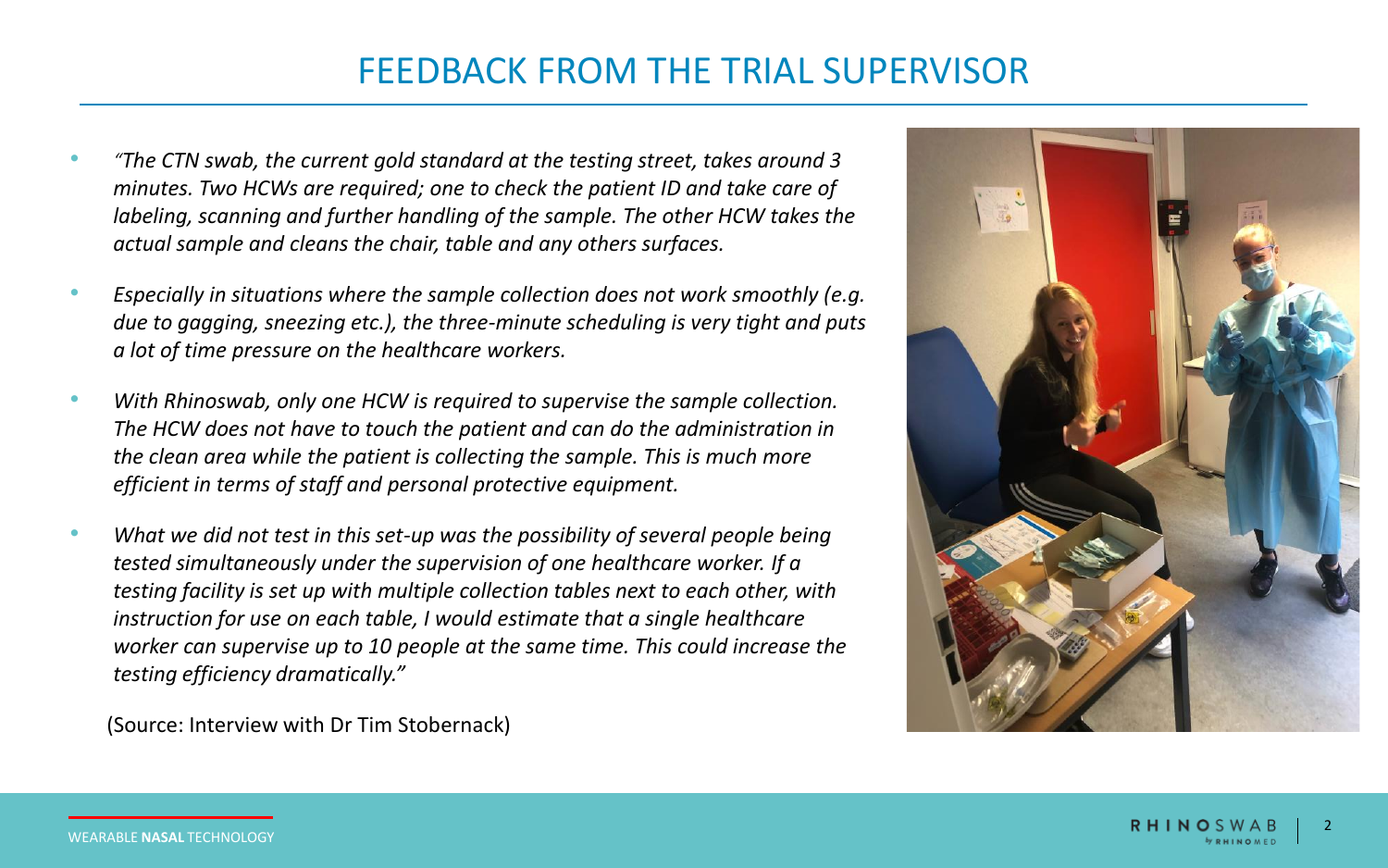# **RHINOSWAB VS NP SWAB**

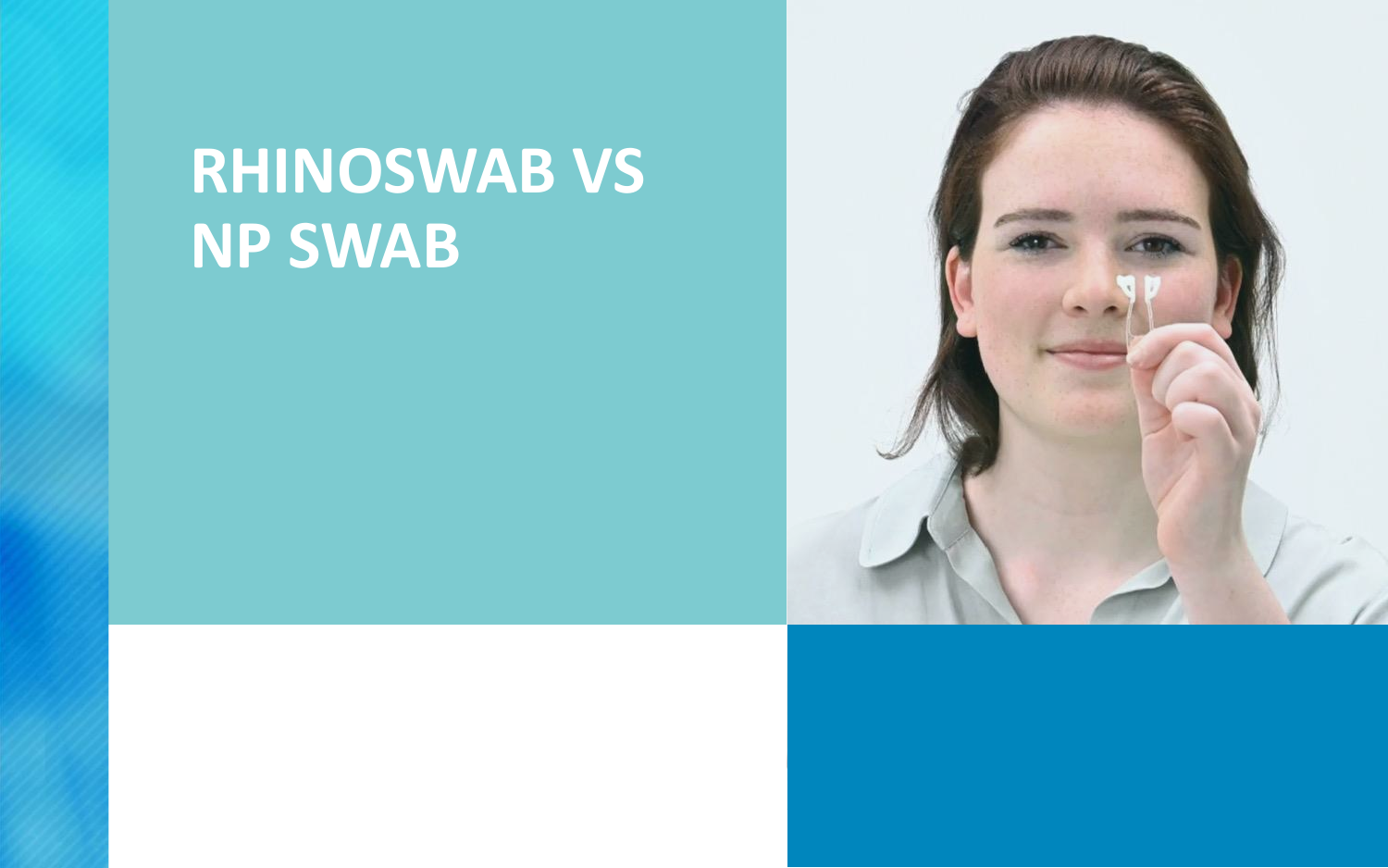All respondents had previously had a NP swab and compared their experience to the Rhinoswab experience.

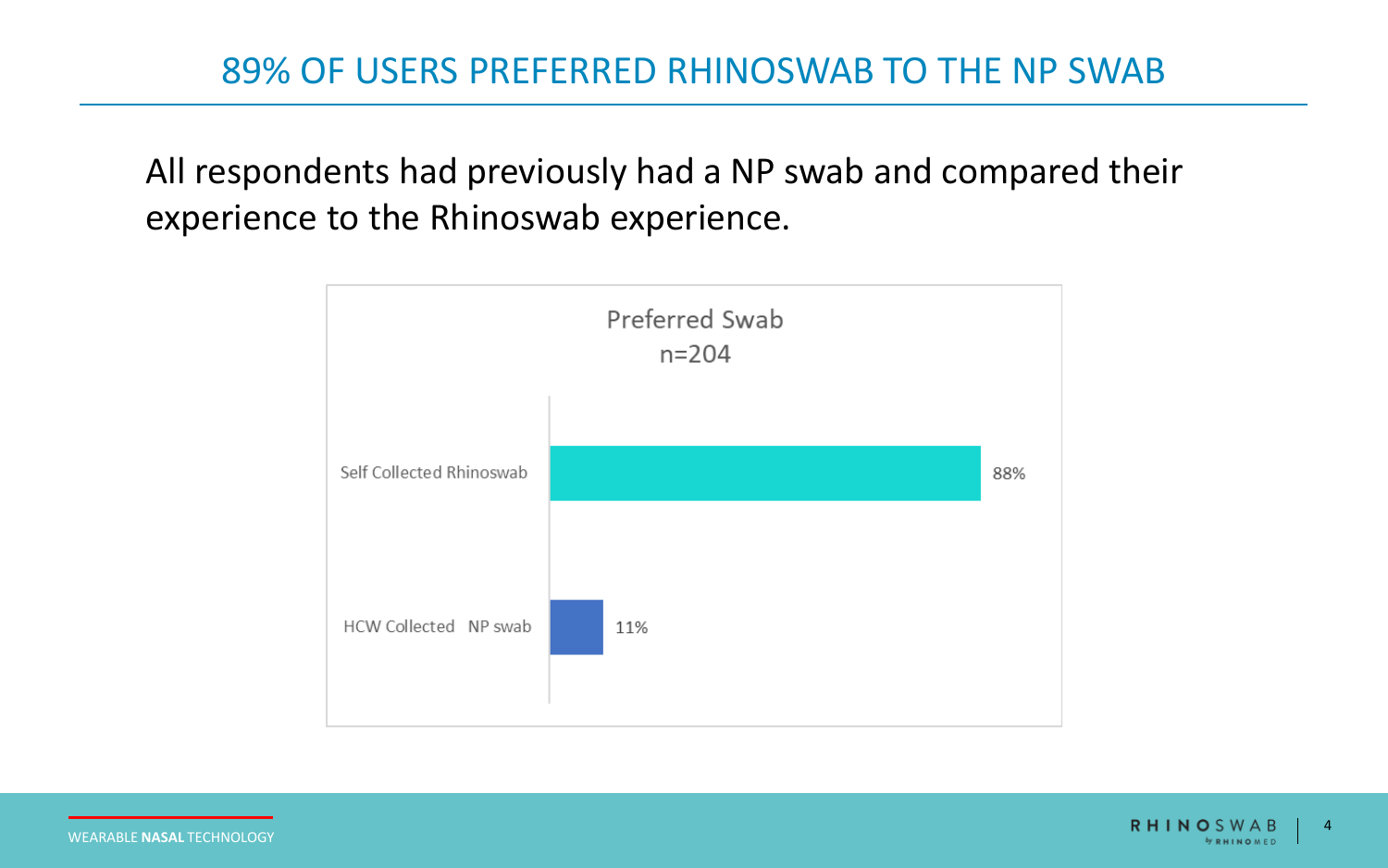## REASONS FOR PREFERRING RHINOSWAB

#### **Easier**

- Much less invasive
- Easy, fast and without pain
- Much more enjoyable and easier
- It is easier, faster, less annoying and can possibly be used from home in the future.

### **Less Invasive**

- It hurts less. Also, I think people who are afraid of testing can't be afraid of this! It does not go deep inside your nose
- Less deep in the nose and throat, so more pleasant
- Throat/nose swab may go too deep or too shallow. This is just right.

### **Comfortable & Convenient**

- This method is 100x more pleasant than the throat and nose swab. No gagging tendency, no annoying feeling in the head. This swab is less deep and therefore easy to do. And I can do it without help, so I can control the insertion myself. I don't have to go to a testing facility and its more comfortable.
- Less stressful and more comfortable
- It is painless and comfortable
- Can be performed independently and a lot more comfortable
- Was painless and I didn't have to gag
- Because I can apply it myself, it's easy and I don't have any pain or discomfort
- This method is generally more pleasant, and it is a relatively quick test.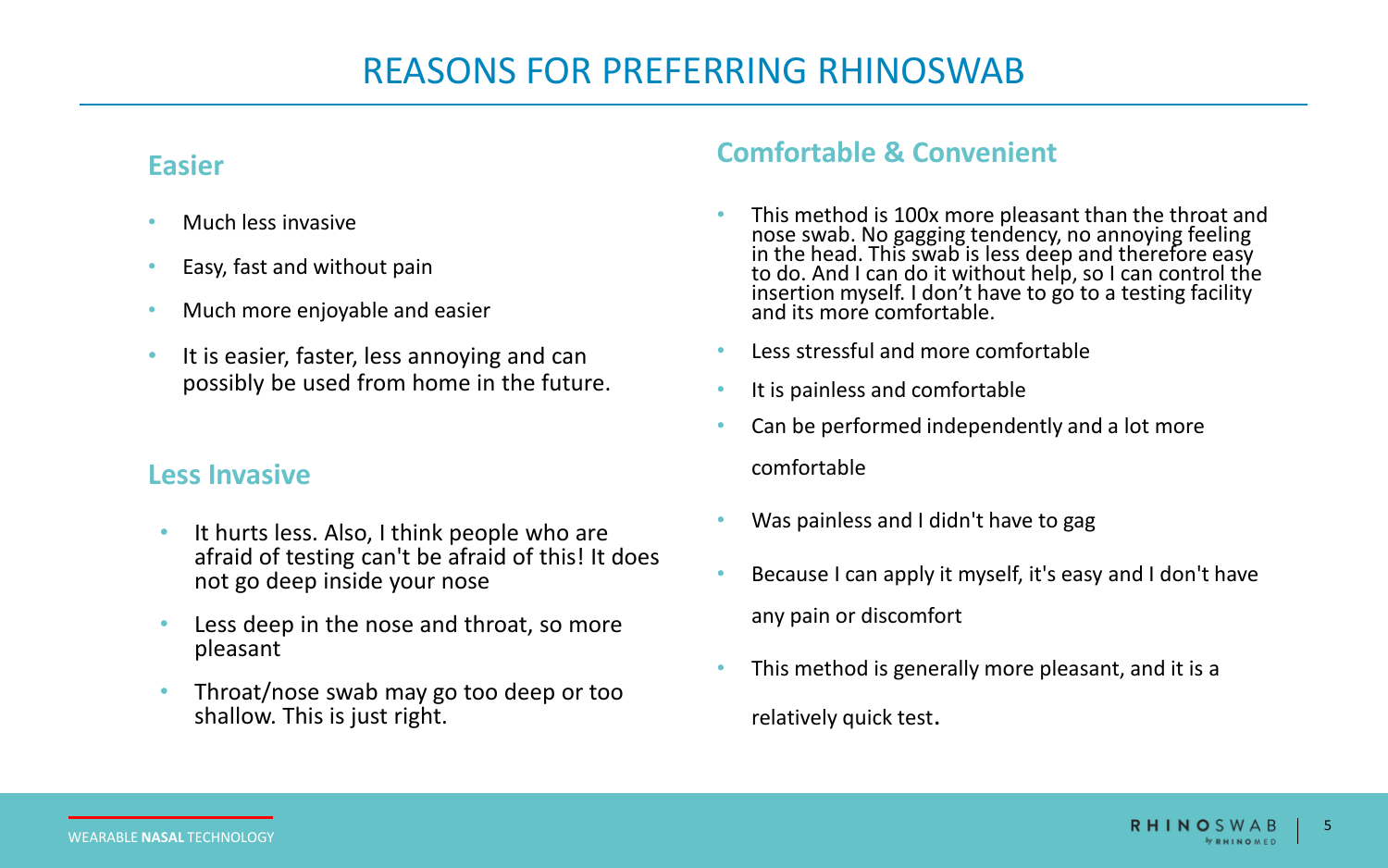73% of users found Rhinoswab to be comfortable or very comfortable while 70% found the NP swab uncomfortable or very uncomfortable.

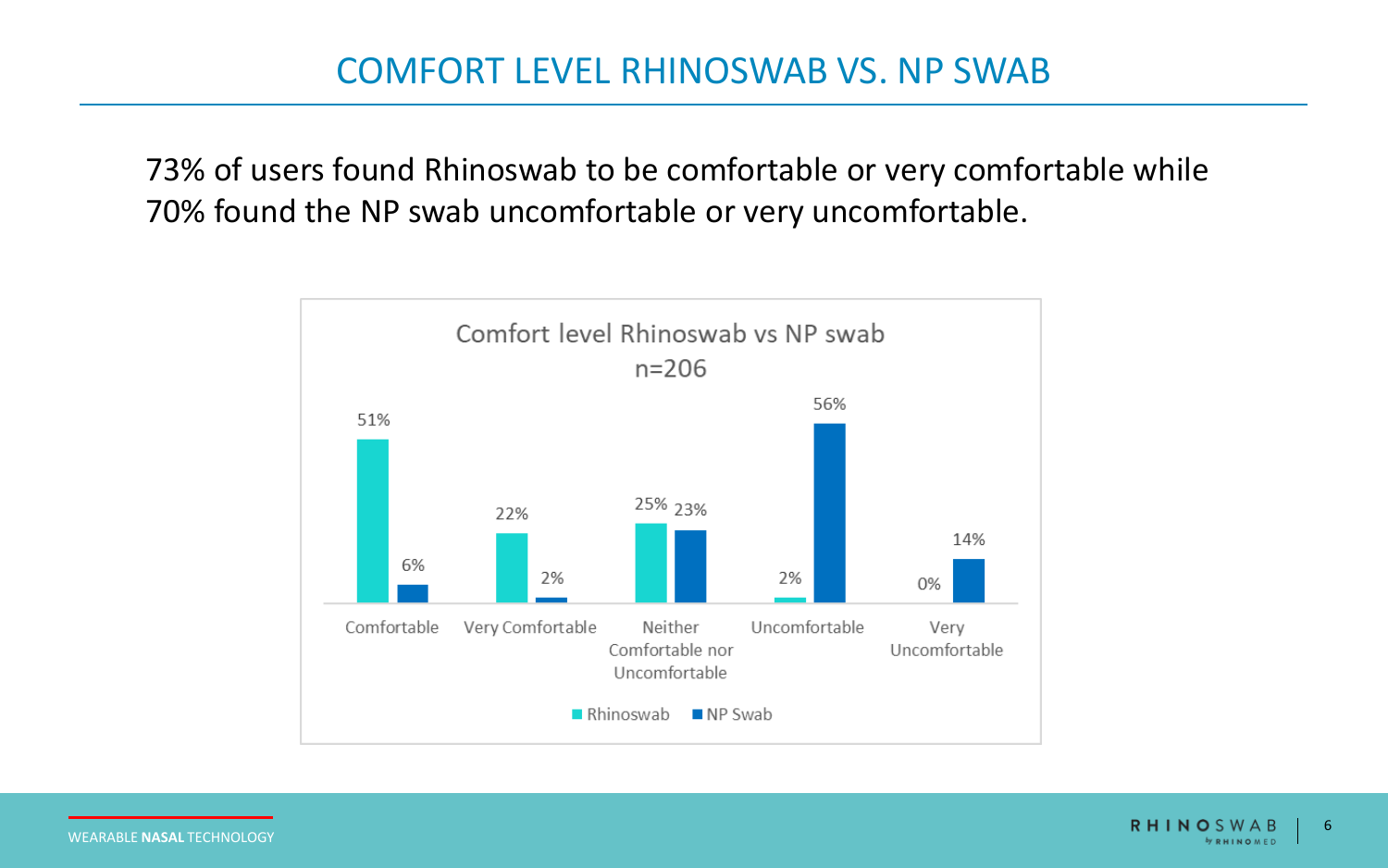# 98% of users felt no pain with Rhinoswab while 48% of users experienced minor to severe pain with the NP swab.

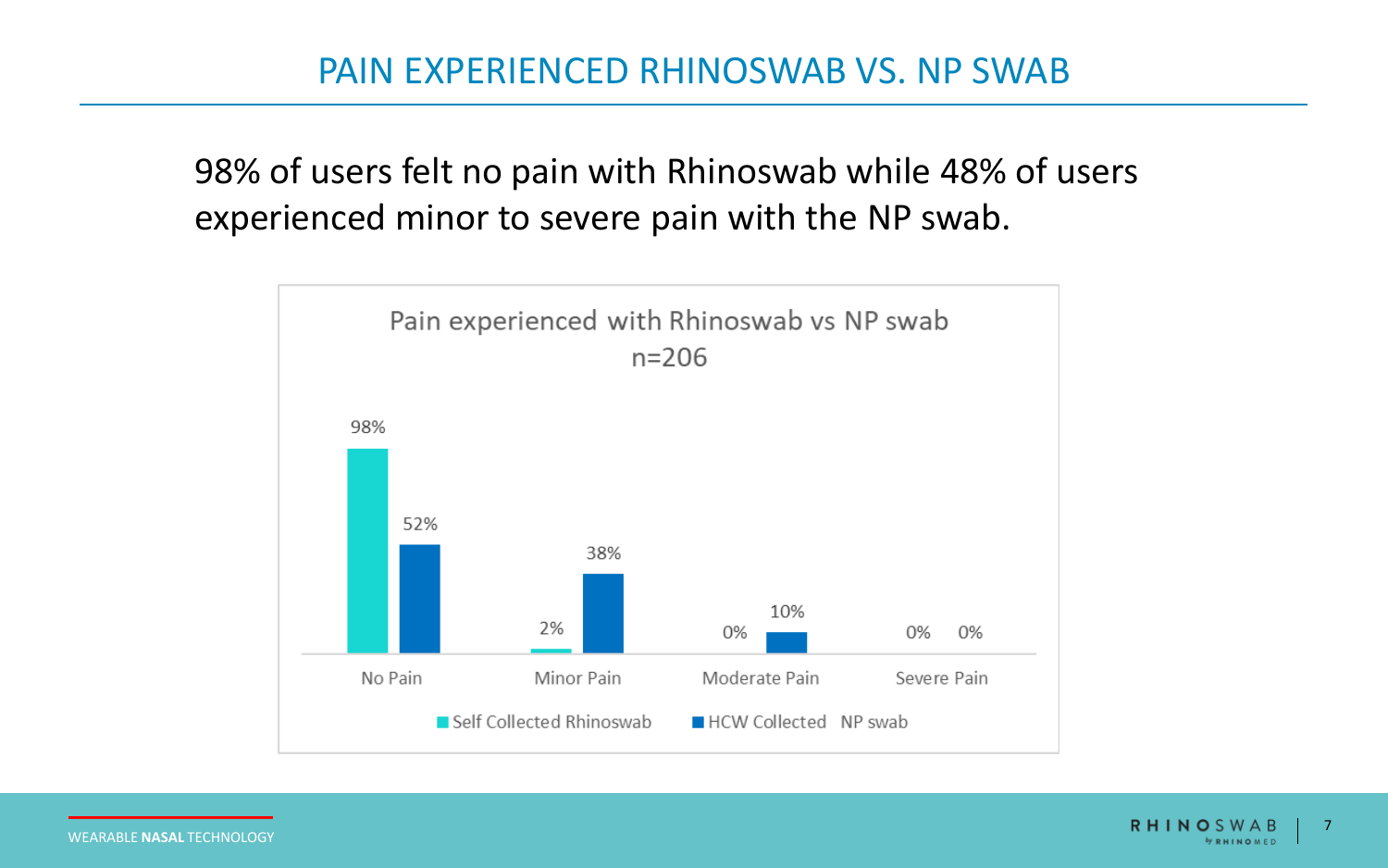# Other symptoms experienced with the NP swab included an itchy nose and sneezing.



WEARABLE **NASAL** TECHNOLOGY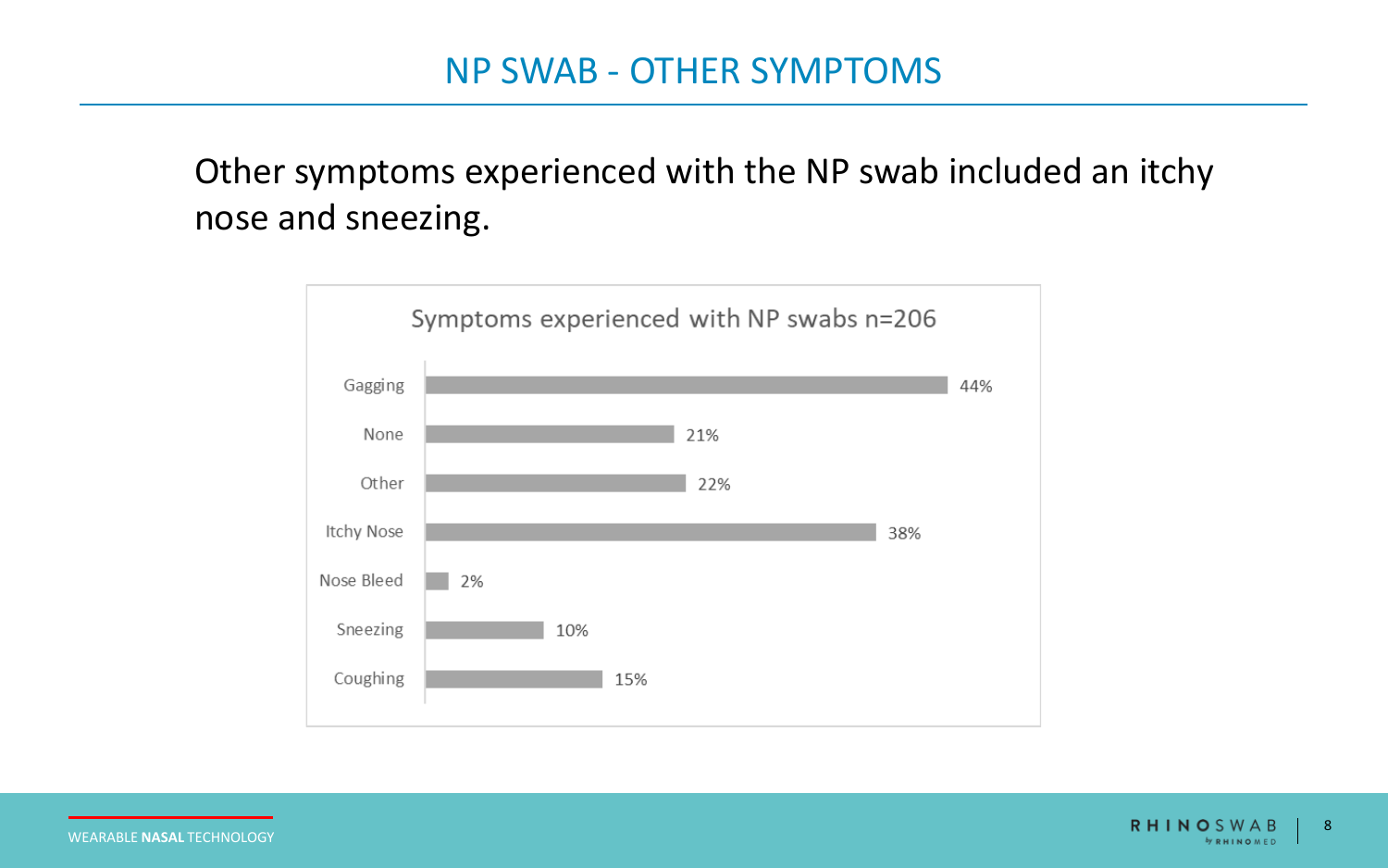# **THE RHINOSWAB EXPERIENCE**

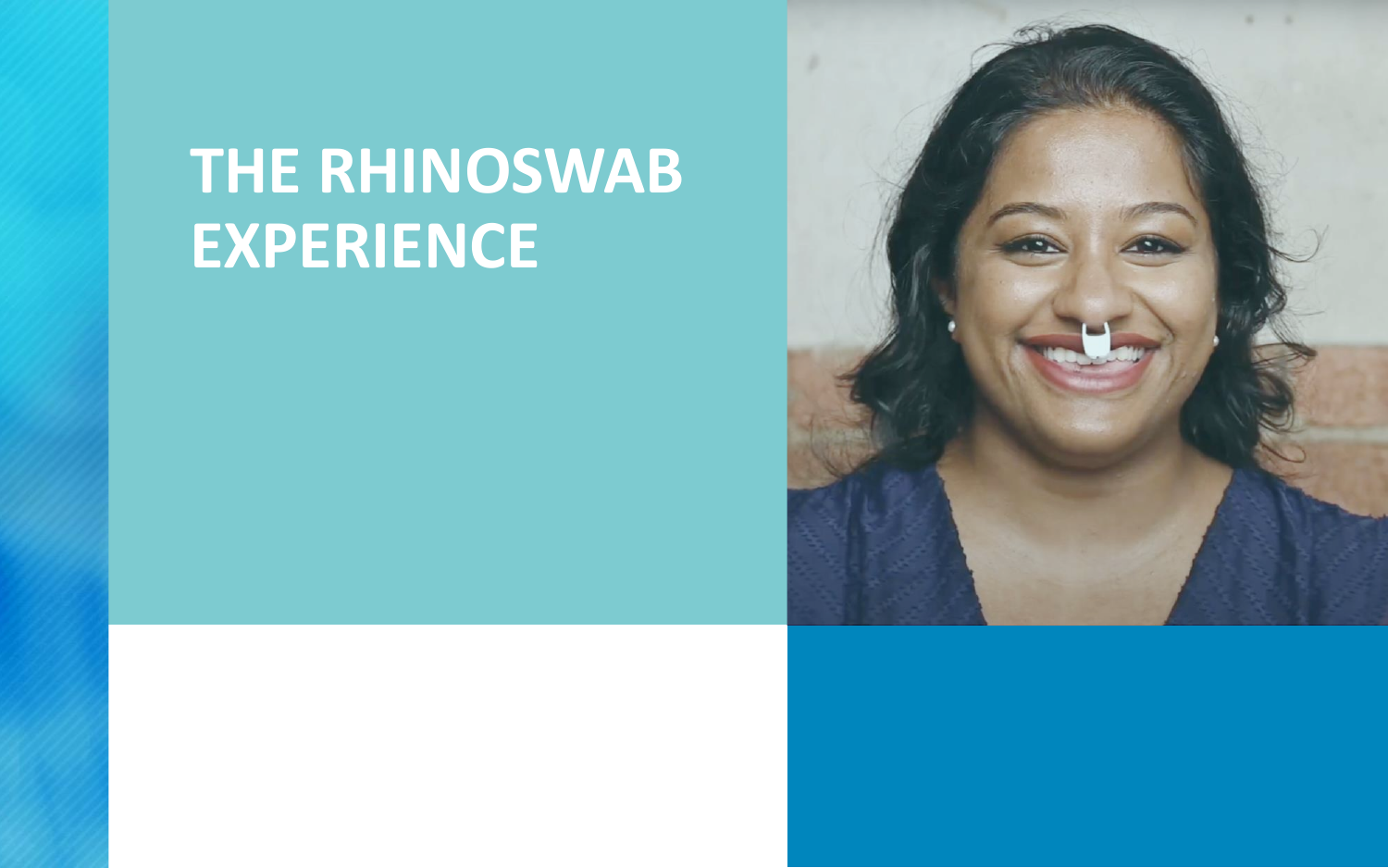## RHINOSWAB IS EASY TO USE – LITTLE OR NO GUIDANCE NEEDED

98% of users needed little or no guidance when trying Rhinoswab, and 95% found it was easy or very easy to use.



WEARABLE **NASAL** TECHNOLOGY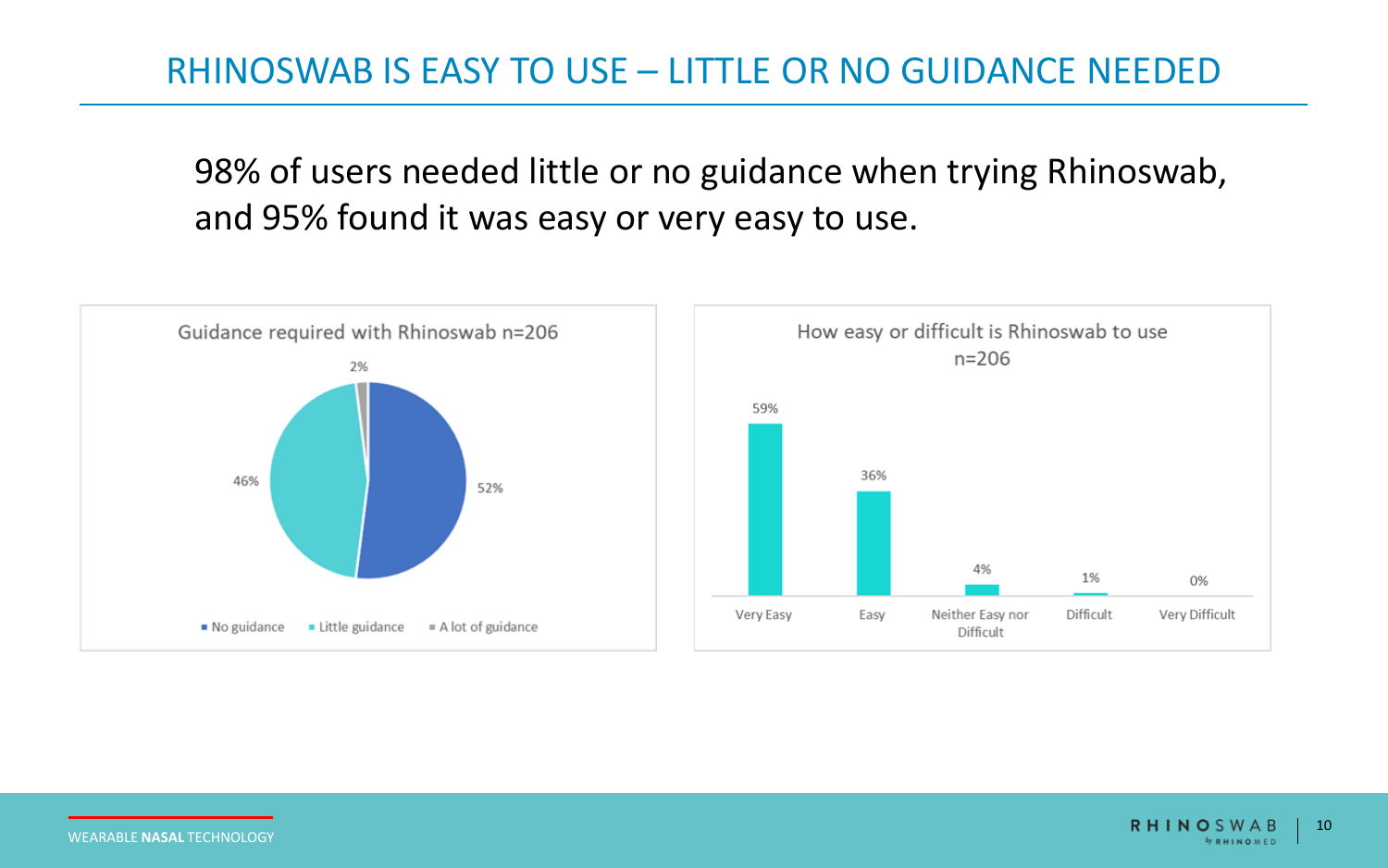80% of users found Rhinoswab was the right size, with only 2% of users finding it to be uncomfortable.